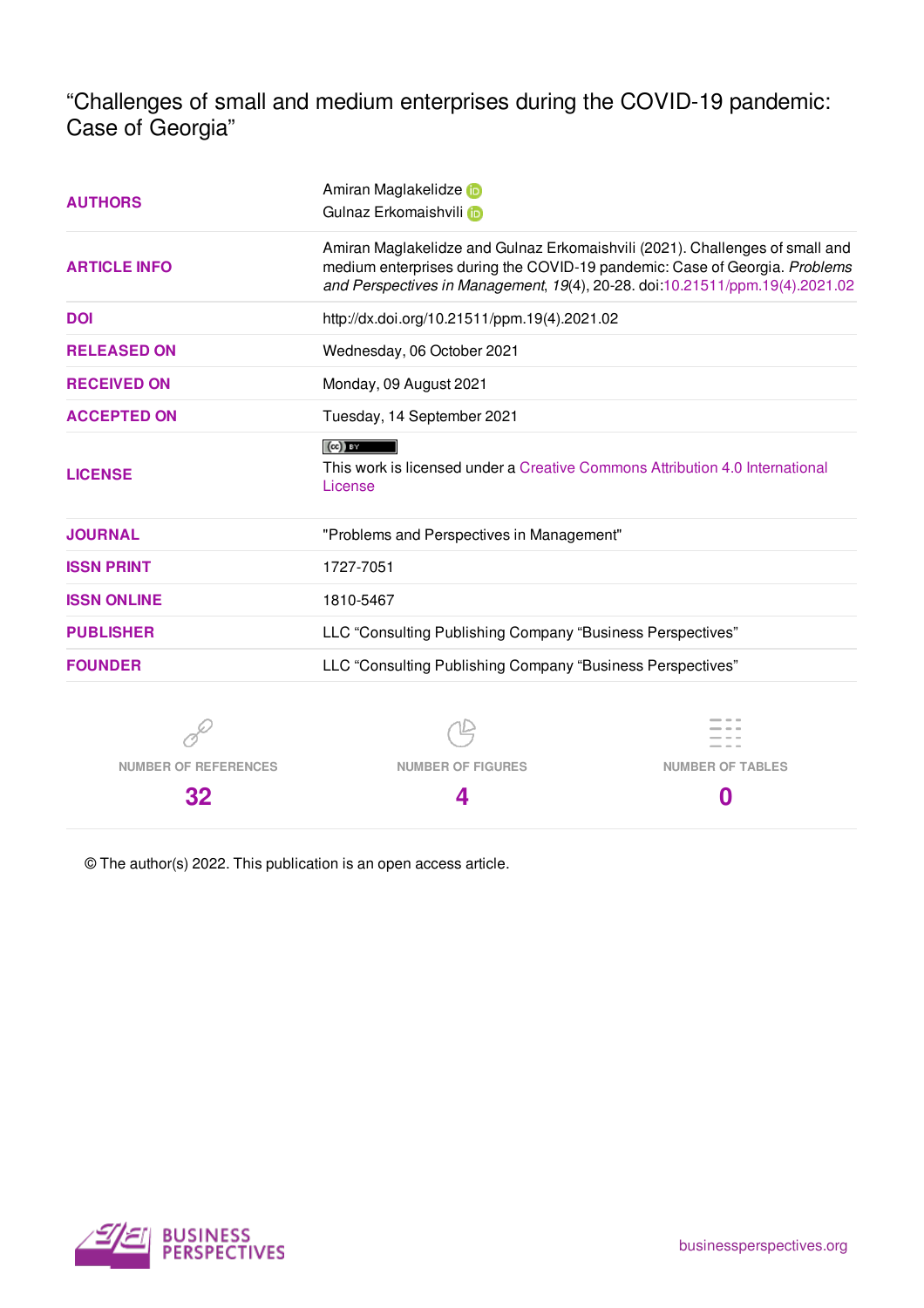

#### **BUSINESS PERSPECTIVES**

www.businessperspectives.org LLC "СPС "Business Perspectives" Hryhorii Skovoroda lane, 10, Sumy, 40022, Ukraine

**Received on:** 9th of August, 2021 **Accepted on:** 14th of September, 2021 Published on: 6<sup>th</sup> of October, 2021

© Amiran Maglakelidze, Gulnaz Erkomaishvili, 2021

Amiran Maglakelidze, Ph.D. Student, Faculty of Economics and Business, Department of Economic Policy, Ivane Javakhishvili Tbilisi State University, Georgia. (Corresponding author)

Gulnaz Erkomaishvili, Ph.D., Associate Professor, Faculty of Economics and Business, Department of Economic Policy, Ivane Javakhishvili Tbilisi State University, Georgia.

This is an Open Access article, distributed under the terms of the Creative Commons Attribution 4.0 International license, which permits unrestricted re-use, distribution, and reproduction in any medium, provided the original work is properly cited.

**Conflict of interest statement:**  Author(s) reported no conflict of interest **Amiran Maglakelidze** (Georgia), **Gulnaz Erkomaishvili** (Georgia)

# Challenges of small and medium enterprises during the COVID-19 pandemic: Case of Georgia

#### **Abstract**

The COVID-19 pandemic has had a significant impact on small and medium enterprises (SMEs). The purpose of this study is to assess the impact of the COVID-19 pandemic on SMEs in Georgia, identify the challenges of SMEs in pandemic conditions, and analyze government economic policy measures. For this purpose, 102 small and medium entrepreneurs from different regions of Georgia were interviewed. The survey was conducted by sending a questionnaire through digital channels. The results were processed using data analysis, quantitative and qualitative research methods, and presented graphically. As a result, key challenges and development directions that are typical for SMEs operations in Georgia during the pandemic were identified. For 60.8% of surveyed SME owners, lockdown is the main challenge. Sales volume of 45.1% of SMEs decreased. In addition, 39.3% of the surveyed SME owners increased the innovative capabilities of a company and 37.2% increased the sales volume of a company through digital channels. The main challenge of the pandemic, lockdown, gave impetus to a change in entrepreneurial behavior. In a pandemic, entrepreneurial activity has become more favorable through digital channels. During the pandemic, there is a need to continue the government's program of tax incentives and subsidies for SMEs. In addition, the government should promote education in the fields of entrepreneurship, innovation, and technology.

**Keywords** COVID-19 pandemic, SMEs, entrepreneurship, innovation, economic policy

**JEL Classification** H12, L25, L26, L53

#### **INTRODUCTION**

At the beginning of 2020, the world faced major challenges due to the COVID-19 pandemic. To stop the spread of the infection, the governments of the countries had to impose various restrictive measures and lockdowns. The COVID-19 pandemic created problems for the SME sector and consequently threatened the development of the countries' economies. For countries, SMEs are the backbone of the economy. They also have a big role to play in sustainable development (Šebestová & Sroka, 2020). SMEs are of great importance in the US, where they create two-thirds of all new jobs (USTR, 2021). SMEs accounted for 99.8% of all enterprises in the EU non-financial business sector generating 56.4% of value added (Muller et al., 2019). 99.7% of all firms in Georgia in 2017 were SMEs, accounting for 62% of total employment and 56% of total business sector turnover (OECD, 2019).

Governments have faced the need to take various anti-crisis measures. The pandemic placed an unprecedented burden on countries' health systems. Infection control measures led to an economic crisis, with a sudden halt in economic activity. It should be noted that currently, pandemic response measures are primarily focused on protecting the present, while less attention is paid to the future of economic activity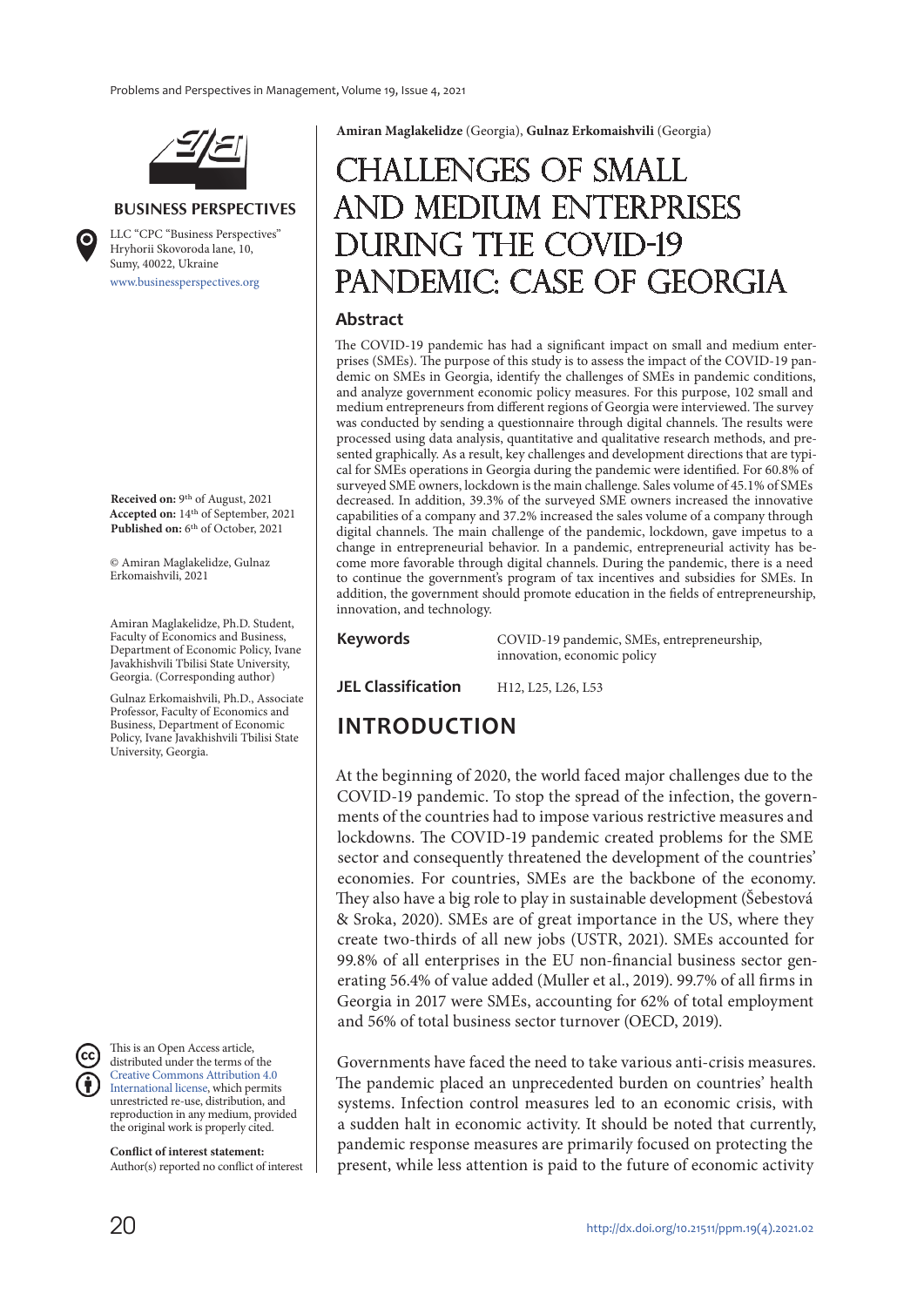(Kuckertz et al., 2020). The severity and duration of a corona crisis depend on the duration of the pandemic. In this sense, today "the economy has become hostage to medicine" (Papava, 2020, p. 129). The COVID-19 pandemic and the current economic crisis have created problems for entrepreneurship and therefore for SMEs. In addition, the pandemic is an extraordinary way to discover innovative opportunities and creativity (Ebersberger & Kuckertz, 2021). The above-mentioned crisis was present in Georgia as well, where SMEs did not face challenges. The present study allows getting a deeper understanding of the problems of SMEs during the COVID-19 pandemic in Georgia.

#### **1. LITERATURE REVIEW**

Numerous studies have been conducted on the impact of the COVID-19 pandemic on SMEs and government support policies. For example, the situation, challenges, and implemented SME support policies in different countries of Europe and the world is described in the studies of Juergensen et al. (2020), Dörr et al. (2021), Kuckertz et al. (2020), Marona and Tomal (2020), OECD (2021), Papava (2020), and Adian et al. (2020). Yoshino and Hendriyetty (2020) reviewed the Japanese case, and the Chinese case was reviewed by Dai et al. (2021). Thukral (2021), Papadopoulos et al. (2020), Ebersberger and Kuckertz (2021), Slusarczyk and Pyplacz (2020), and Thierry et al. (2020) studied societal behavior change and the dominant role of technology and innovation in pandemic conditions.

Existence of many SMEs to provide employment and income to SME owners is important for the irreversible development of the economy. Starting an entrepreneurial venture is a complex phenomenon and it involves many issues, which is a major challenge for the entrepreneur as well as the uncertainty surrounding the success of the business. This burden is particularly heavy for founders of innovative companies, as there are also tasks in the area of product development and the uncertainty associated with it (Fritsch, 2019). More new entrepreneurial concepts mean more opportunities. The abundance of entrepreneurs brings new ideas, new inertia, and healthier competition. It diversifies the economy and society and expands the range of future alternatives (Faltin, 2018). The emergence of more SMEs in the field of innovation and technology is positive from the perspective of post-coronacrisis development of the country's economy.

Since the beginning of 2020, SMEs are facing great challenges. SMEs are more vulnerable to the

COVID-19 crisis than large firms because they have less financial capacity, a weak supply chain capability, and are characterized by a lower level of mastery of digital tools and technologies (OECD, 2021). In addition, SMEs are more flexible and adaptable than large enterprises, which is useful in times of crisis (Juergensen et al., 2020). Since the lockdown was imposed to stop the COVID-19 pandemic, the tourism and passenger transportation sectors were the first to experience problems. This led to the collapse of stock exchanges, which directly affected the real economy (Papava, 2020). Consequently, SMEs also faced problems. The COVID-19 pandemic has changed the way people work, which has largely moved into the virtual space, the Internet. This has affected almost all areas, from real estate (Marona & Tomal, 2020) to the sale of necessities. SMEs have been affected by significant behavioral changes in society caused by the COVID-19 crisis (Thukral, 2021). The intensive use of digital technologies has been given great importance to adapt to the given situation and to ensure business continuity (Papadopoulos et al., 2020). SMEs have strengthened the importance of Industry 4.0 solutions (Slusarczyk & Pyplacz, 2020) and innovative thinking. In response to the COVID-19 crisis, organizations have actively started using digital methods in offering to clients and in the business process (Thierry et al., 2020).

The COVID-19 pandemic is an unprecedented external shock affecting SMEs in Europe, both in terms of supply and demand. According to the May 2020 survey, in the UK, 41% of SMEs had stopped operations. In Germany, 50% of SMEs expected a negative outcome due to the crisis. In Italy, more than 70% said they were directly affected by the crisis. The situation is similar in other European countries (Juergensen et al., 2020). In the US, SMEs revenues fell to 40%-50% in the first quarter of 2020, and January 2021 revenue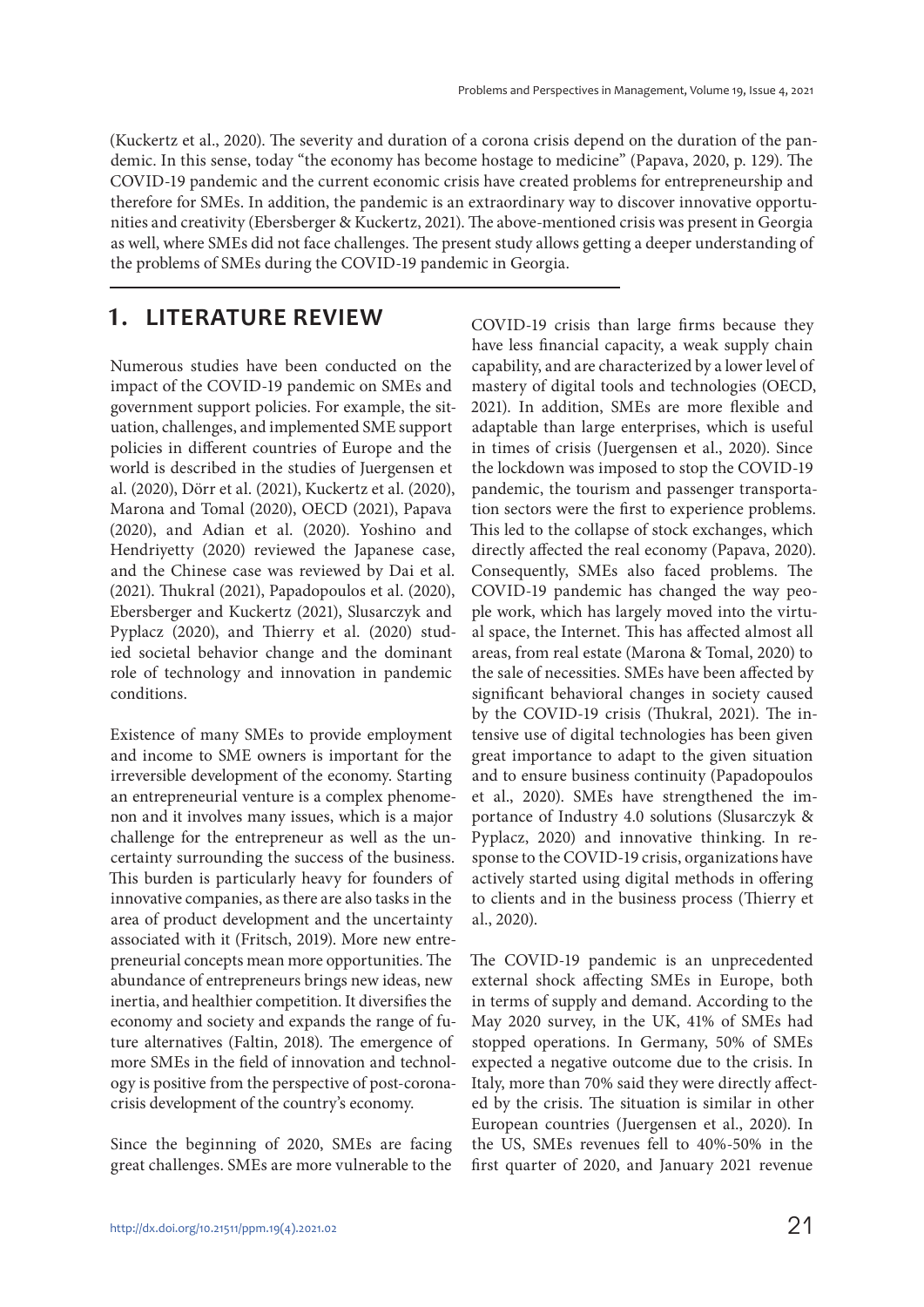decreased by 31% compared to the previous year. According to the Central Bank, small business sales in Australia fell by 15% between March 1 and September 30, 2020 (OECD, 2021). In China, 80% of SMEs were temporarily closed in February 2020 (Dai et al., 2021).

In order to stop the spread of coronavirus infection, the Georgian government had to impose various large-scale or ad hoc restrictions: international flights were restricted, intercity traffic, the use of public transport; the reception of foreign tourists was practically stopped; twice a year, restaurants, cafes, bars, gyms, shopping malls, stores (except grocery stores) and other businesses were temporarily closed. All of the above has left its mark on the business activity. According to the World Bank study, about 65% of SMEs in Georgia were temporarily closed during the outbreak (Adian et al., 2020).

The COVID-19 pandemic has placed the countries' entrepreneurship policies in a situation of force majeure. In Europe, SMEs have become the center of policy attention from the outset. Helping SMEs has become a top policy priority. Various types of financial assistance have been provided to prevent a liquidity crisis and to reduce employment losses (Juergensen et al., 2020). SMEs support policy in response to the COVID-19 crisis was implemented by countries in the direction of liquidity and structural support. According to an OECD study reviewing the policies of 55 countries with different incomes, the key measures to reduce liquidity problems for SMEs are wage subsidies, payment deferrals, financial support through direct lending, and loan guarantees. Among the structural supporting measures, there is support for teleworking and digitalization and support for product and service innovation (OECD, 2021). In response to the challenges of COVID-19, the activities of the governments of the countries to support SMEs are also recorded by the World Bank. The following eight main measures are distinguished: debt finance, employment support, tax, business costs, other finance, demand, business climate, and business advice (Adian et al., 2020). In Germany, fiscal policy measures, including liquidity subsidies and government guarantees, temporary change in insolvency law, short-time work (STW) scheme, played a major role in responding to the COVID-19 crisis (Dörr et al., 2021). The Japanese

government has implemented emergency loans and credit guarantees to help SMEs (Yoshino & Hendriyetty, 2020).

The government's special activity in Georgia to support SMEs began in 2014. Current supporting activities from the government include the program "Produce in Georgia", ENPARD in cooperation with the Ministry of Agriculture, Georgia Innovation and Technology Development Agency programs, and Startup Georgia.

Today, even under the conditions of the COVID-19 pandemic, favorable conditions are created in Georgia to start a business. According to the 2020 Index of Economic Freedom, Georgia ranks 12th out of 180 countries in the world and  $6<sup>th</sup>$  in the European region (Miller et al., 2020). Georgia ranks 7 th out of 190 countries in the world in terms of its ease of doing business (World Bank Group, 2020).

Starting a new business is a difficult and risky process. The biggest risk an entrepreneur may face is bringing a product to market that no one wants (Bortolini et al., 2021). Entrepreneurship can be initiated in both traditional and innovative ways. The innovative form is associated with the intensive use of digital technology in the entrepreneurial process, which can be called digital entrepreneurship. The peculiarity of digital entrepreneurship and the difference from traditional entrepreneurship is that the parties to a transaction find each other on a digital platform and conduct the necessary transaction. For example, Airbnb connects a hotel renter with a tenant. Airbnb differs from a traditional entrepreneurial hotel by being a digital platform, having no physical resources, and requiring relatively few employees (Pioch, 2019). It is the same with Amazon, where value is created not only by any product but also by the function of viewing, selecting, and transmitting the necessary information, free access to it in time and space, the possibility of electronic selection and ordering online (Kollmann, 2018). In the UK, for example, 51% of SMEs believe that digital technologies are essential to ensure their future competitiveness, while two-fifths of management considers them a top priority (Papadopoulos et al., 2020). In the COVID-19 pandemic, an innovative form of entrepreneurship and the use of digital technologies has become predominant. SME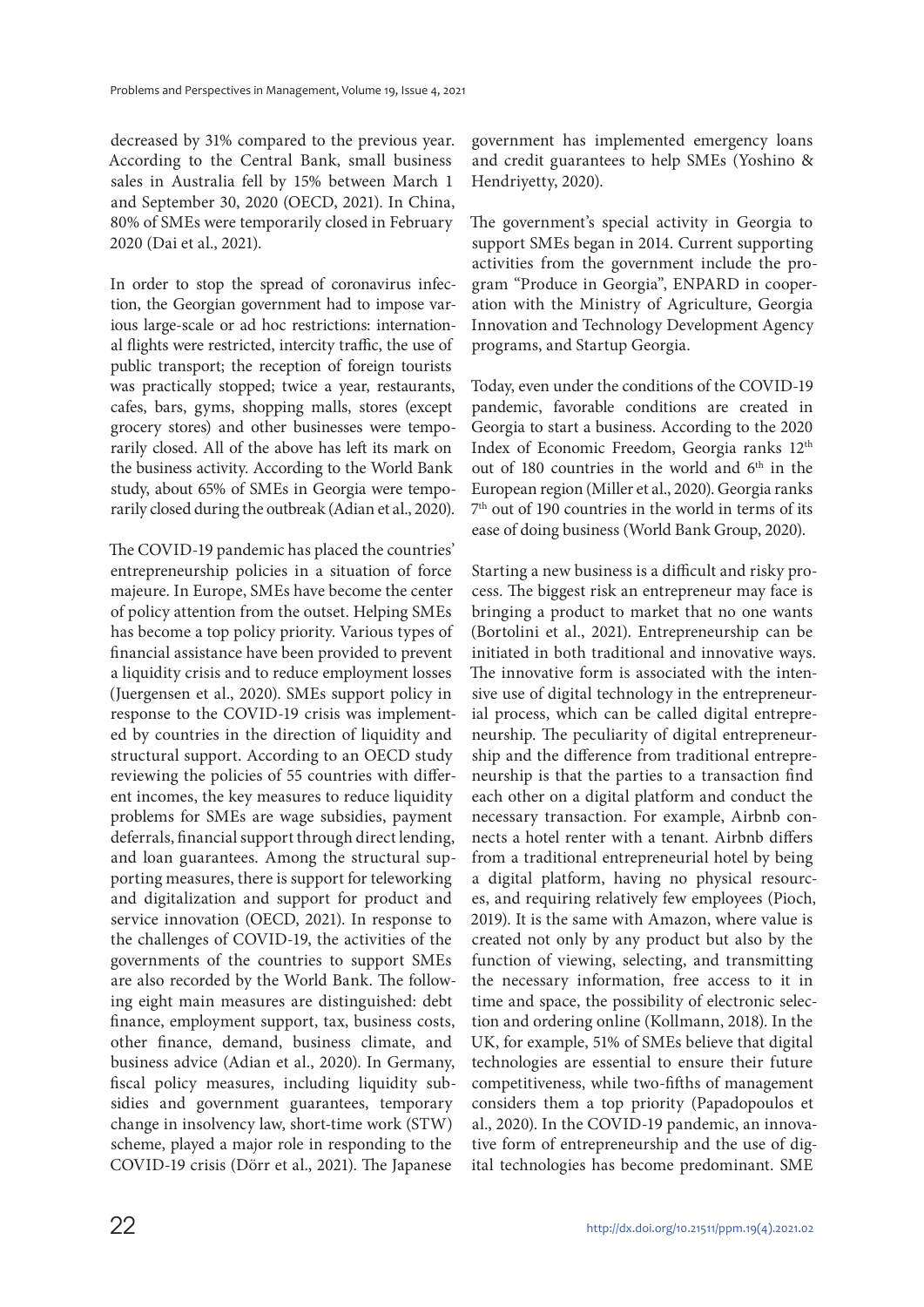owners, in order to adapt to the current situation, thought about increasing the innovation capabilities of their enterprise.

#### **2. AIMS AND METHODOLOGY**

This study aimed to investigate challenges faced by SMEs and the impact of the pandemic on their revenue and innovation opportunities, using the example of Georgia.

The study addresses the key challenges for SME owners and the behavioral changes that entrepreneurs have experienced in terms of innovating and using digital channels in Georgia, as well as an assessment of government policy by entrepreneurs.

According to the methodology of the National Statistics Office of Georgia, with the definition in force since 2017, the average annual number of employees in small size enterprises does not exceed 50 employees and the average annual turnover does not exceed 12 million GEL. The average annual number of employees in medium-size enterprises ranges from 50 to 250 persons and the average annual turnover – from 12 million to 60 million GEL (GEOSTAT, 2021).

For the purpose of this paper, a survey of SME owners was conducted. 102 of the entrepreneurs participated in the study. 19% of the enterprises are based after the onset of a pandemic. Geographically, entrepreneurs from the capital and 9 regions of Georgia participated in the study. Most of them (63.7%) operate in the capital Tbilisi. By field of activity, 40.2% of surveyed entrepreneurs are employed in manufacturing, 21.6% in services, 15.7% in trade, and 8.8% in ICT. The remaining 13.7% of respondents have businesses in areas such as tourism, agriculture, education, and more. The survey was conducted by sending a questionnaire through digital channels using Google Forms<sup>1</sup>. The main questions were about the challenges faced by SMEs in the COVID-19 pandemic, as well as how their sales volume and innovative opportunities have changed. In addition, to determine the relevance of the government economic policy, the entrepreneurs evaluated the

economic policy and named the desired measures that would improve the activities of SMEs. The study process uses analytical and synthesis, quantitative and qualitative, interview/survey, graphing, and data analysis methods.

## **3. RESULTS AND DISCUSSION**

Under the COVID-19 pandemic, many businesses in the world have been disrupted because of a lockdown, which is a necessary measure to stop the spread of the virus (Thukral, 2021). Lockdown has become a major challenge for SMEs. According to the survey, in the face of a pandemic, in Georgia, SME owners cite the imposition of restrictions (lockdown) (60.8%), access to financial resources (33.3%), and access to production materials (28.4%) as the main challenges. In addition, 19.6% of respondents cited access to international markets as the main challenge, 13.7% – shortage of professional staff, and 11.8% – high tax rates. In addition, 11.8% of the respondents considered unhealthy competition in the market as the main challenge, and for 9.8% the problem is barriers to market entry (see Figure 1).

The lockdown caused by the COVID-19 pandemic has led to a decrease in sales of goods and/or services for SMEs. The study confirms this. 15.7% of respondents said they had a significant decrease, and 29.4% said they had a decrease in the volume of sales. Consequently, the sales volume of products and/or services decreased for 45.1% of SMEs during the pandemic. At the same time, 24.5% of businesses had no change in sales volume (see Figure 2). According to studies conducted in various advanced countries of the world, since the beginning of the pandemic, there has also been a significant decline in the revenue and sales of SMEs (OECD, 2021).

Due to the COVID-19 pandemic, remote communication channels were preferred and a large part of activities shifted to virtual space. The same was true for entrepreneurial activities. After the restrictions were imposed, entrepreneurs began to think and act to increase sales of products or services through digital channels. This is confirmed

<sup>1</sup> The form is available at https://docs.google.com/forms/d/e/1FAIpQLSeGgG-5rSExJ640tE7HFYw4-7fLxHDD9R3mR0eHBcPiBeW3Sw/ viewform?usp=sf\_link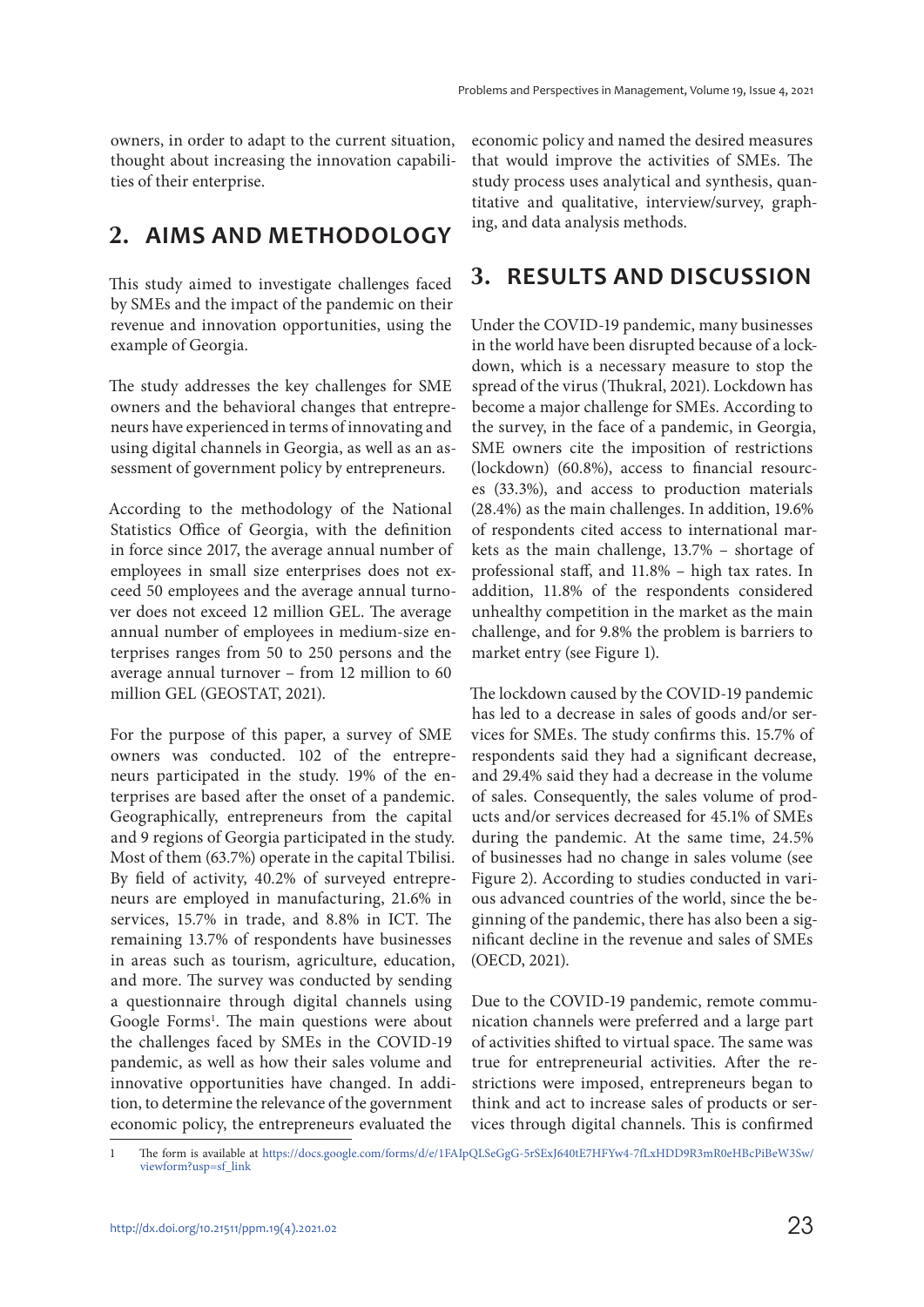

Access to production materials

**Figure 1.** Main challenges of SMEs during the pandemic in Georgia (%)

by a survey conducted, in which 8.8% of SME owners surveyed said they had significantly increased, and 28.4% had increased sales of their products/ services in digital channels. Accordingly, 37.2% of SMEs managed to adapt well to the current situation and recorded an increase in the volume of sales through digital channels. In addition, 33.3% of the SMEs surveyed did not see any change in the volume of sales via digital channels (see Figure 3). Although the survey was conducted through digital channels, 9.8% of SMEs do not use digital channels for sales. This indicates that the culture of using digital channels for sales is not yet fully established in Georgia.

Currently, the innovative aspect of entrepreneurship and the formation and efficiency of a knowledge-based economy are of particular importance (Bedianashvili, 2017). Thukral (2021) notes that entrepreneurial action, innovation, and creativity are essential to transform the challenges posed

by the COVID-19 crisis into opportunities. SMEs need to achieve a high level of resilience (e.g., having more than one supplier) in order to achieve better results in fighting the pandemic. In addition, crisis management is needed at both the micro (by entrepreneurs) and macro (by the government) levels and implementation of measures for the revival of the entrepreneurial ecosystem (by the government).

It was interesting to understand how the innovation capacity of SMEs has changed in Georgia in the face of the pandemic. Did they come up with new ideas considering the situation at hand; have they introduced a new product/process/service? 11.8% of SME respondents indicated that they have increased significantly under pandemic conditions, while 27.5% indicated that they have increased their company's ability to innovate. In a solid portion of the total SMEs respondents (39.3%), pandemic innovation opportunities are



**Figure 2.** Changes in the SME sales volume of products/services since the start of the pandemic (%)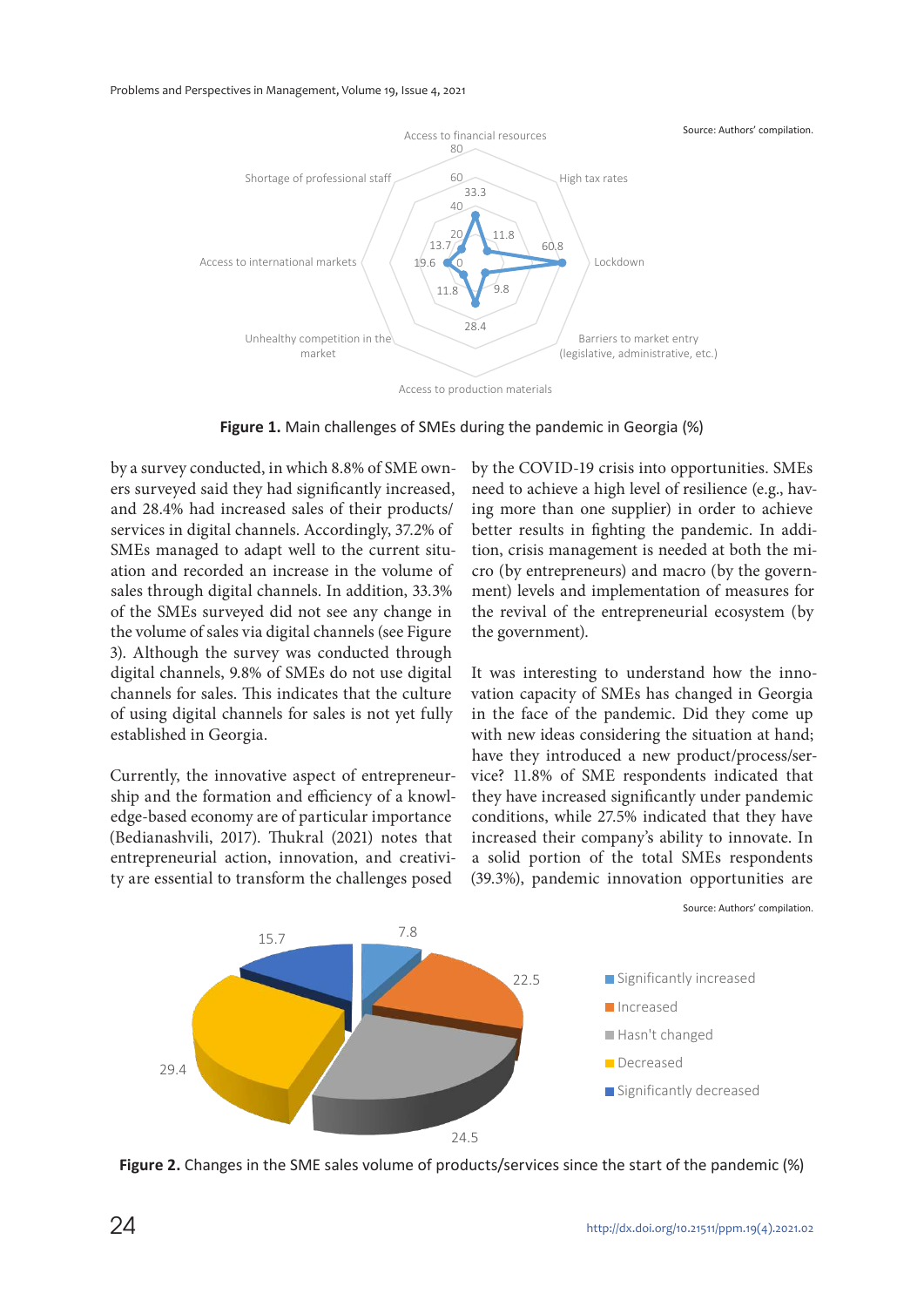

**Figure 3.** Changes in the SME sales volume of products/services through digital channels since the start of the pandemic (%)

characterized by an upward trend. 40.2% report no change, while 12.7% and 7.8% of SME respondents report a decrease and significant decrease in innovation opportunities (see Figure 4).

In the context of the COVID-19 pandemic, support of SMEs is an extremely important task. In Georgia, the main problems are political instability and the existence of conflict zones; hard access to credit resources; inflation; high-interest rates on loans; and lack of investment and export subsidies (Erkomaishvili, 2016).

The Georgian government had to take special measures to mitigate the crisis effects caused by the pandemic. To respond to the challenges of COVID-19, the Georgian government mobilized more than 1.6 billion GEL in 2020 to support various businesses. The following measures were taken: for each retained employee, employers were subsidized for 6 months (May to October) – up to 750 GEL salaries were fully exempt from income tax, and up to 1,500 GEL salaries were exempt from income tax (the program will continue in 2021). More than 33,000 businesses benefited from the income tax exemption in more than 425,000 jobs. More than 50,000 taxpayers have deferred tax liabilities of more than GEL 400 million and tax breaks have been implemented. Property tax in the tourism sector was abolished (continued in 2021). Interest expenses were subsidized for hotels and restaurants. The construction sector, agriculture, etc. were also supported (Ministry of Finance of Georgia, 2020).

The Georgian government has been implementing the state program "Produce in Georgia" since 2014. The goal is to help industrial and agricultural entrepreneurs start new businesses, expand existing ones, improve existing ones, and increase the competitiveness and export potential of the private sector through access to finance, real estate, and technical assistance (Government of Georgia, 2016). With the spread of the COVID-19 pandemic, existing entrepreneurship programs have expanded. In 2020, the



**Figure 4.** Has SMEs innovation increased during the COVID-19 pandemic (%)?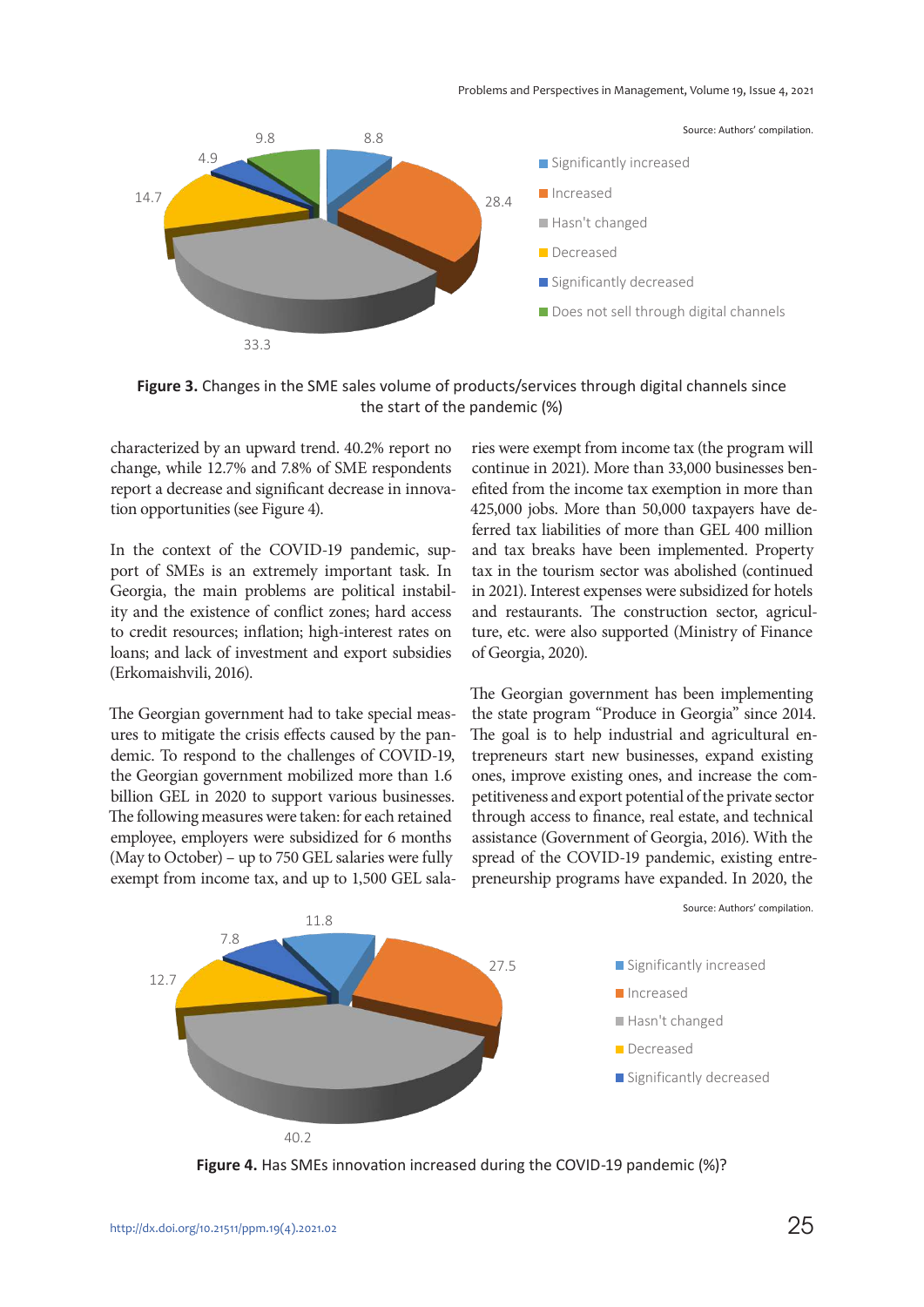agency's budget increased from GEL 57.5 million to GEL 477 million (Enterprise Georgia, 2021).

Regarding the general evaluation of government support policies by SME owners, a solid portion of SME owners still do not evaluate government support positively, despite the support programs mentioned above. Regarding the question – "How would you rate the government's support policies toward SME owners?", 17.2% answered that they would rate it negatively, while 24.2% said they would rate it mostly negatively. Overall, 41.4% of SME owners do not rate the government's efforts positively. Desirable actions of the government that would improve the activities of SME owners who rated the government's activities negatively or mostly negatively included promotion in sales; assistance in raising awareness; tax benefits, exemption from certain taxes in the start-up phase; the need for regular training organization of digital technologies, marketing training to improve the skills of employees; logic and appropriateness of criteria in the awarding of grants and funding; facilitating the search for investors; less bureaucracy, and more.

In Georgia, in the context of the COVID-19 pandemic, SME owners name the imposition of restrictions (60.8%), access to financial resources (33.3%), and access to production materials (28.4%) as the main challenges. In addition, 19.6% of respondents named

access to international markets as a major challenge. The study showed that for 39.3% of SMEs surveyed under the pandemic, innovation opportunities are characterized by an upward trend. It can be said that the pandemic was a good opportunity to increase the innovative capacity of the enterprise. 37.2% of the SME owners surveyed managed to adapt to the current situation and increase the sale of their products/services through digital channels. As for the general assessment of government support measures by SME owners, a large part does not evaluate the measures taken by the government positively. 17.2% of entrepreneurs gave a negative assessment of the government's supportive policy towards SMEs.

The Georgian government needs to eliminate the problems faced by the country's current business sector through the targeted implementation of rational economic development policies. It is necessary to achieve inclusive economic growth (Maglakelidze, 2019). The government needs to focus on the challenges mentioned by entrepreneurs. During the COVID-19 pandemic, the government should continue tax incentives and subsidies for SMEs. In addition, a long-term action plan should be developed to combat the crisis. In response to modern challenges, the government should promote education in the areas of entrepreneurship, innovation, and technology. It is necessary to attract investments and facilitate entry into export markets.

## **CONCLUSIONS**

The COVID-19 pandemic has a significant impact on SMEs around the world, including Georgia. The study aimed to show the impact of the COVID-19 pandemic on SMEs in different areas, for example, sales volume, innovation opportunities, challenges, and government SME policy.

As a result, it was revealed that the main challenge for SMEs is a lockdown. In addition, access to financial resources and access to production materials is also a significant challenge. Under the pandemic, sales of enterprises decreased, while sales through digital channels increased. A solid portion of the enterprises has increased the innovative capabilities of the company. The policy of the government is negatively assessed by a large number of SME owners. Entrepreneurs named the main measures to be taken by the government that would improve their performance. For example, flexible tax system, sales promotion, training in digital technology and marketing, reduction of bureaucracy.

Thus, it can be concluded that the pandemic has created serious problems for SMEs. In this situation, the role of government support and rational economic policy is important to overcome the challenges in the SME sector and to continue irreversible development. In addition, the COVID-19 pandemic has become a good opportunity to develop innovative capabilities and make greater use of digital channels. This is a progressive trend and needs to be continued after the pandemic.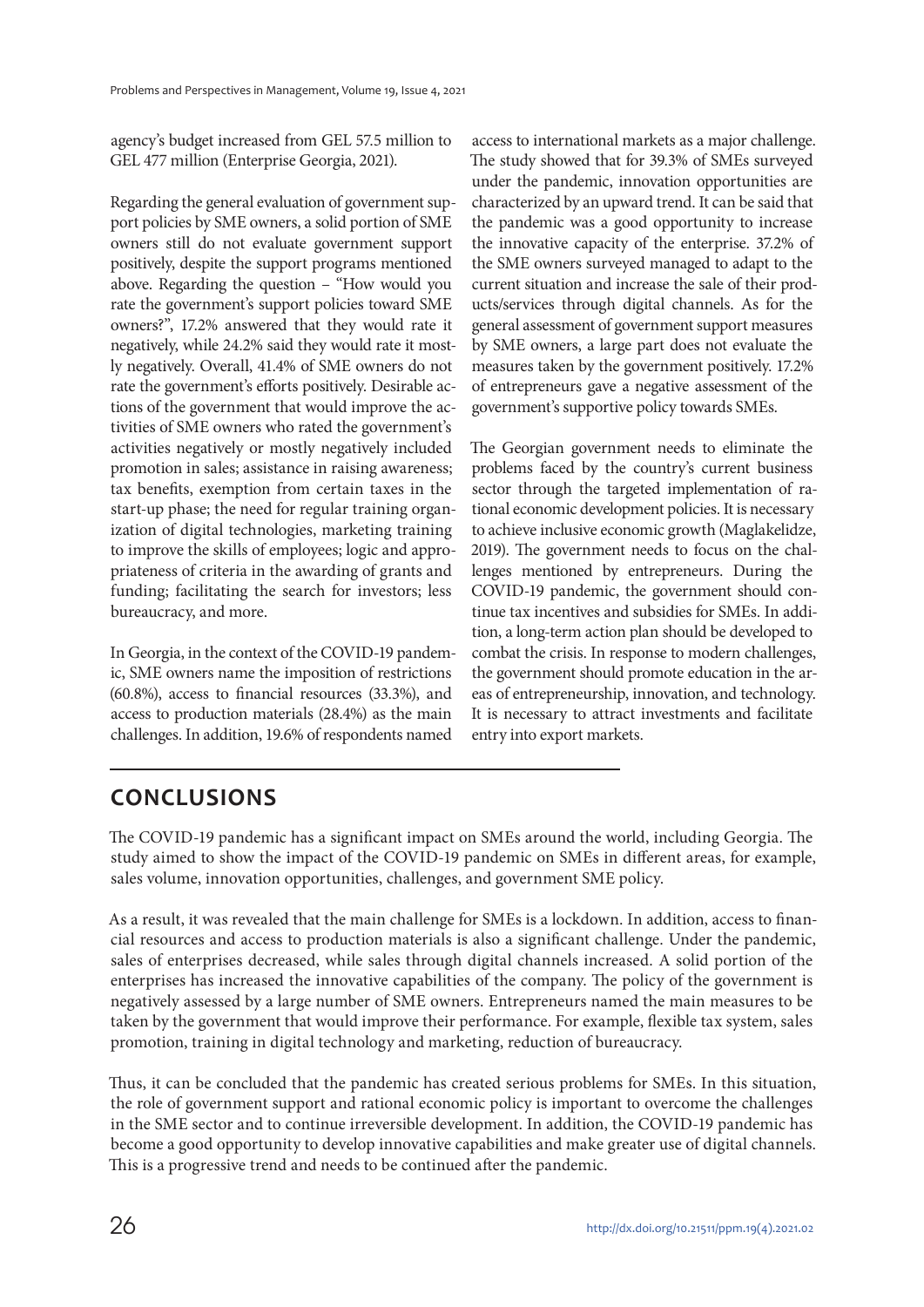## **AUTHOR CONTRIBUTIONS**

Conceptualization: Amiran Maglakelidze, Gulnaz Erkomaishvili. Data curation: Amiran Maglakelidze. Formal analysis: Amiran Maglakelidze. Funding acquisition: Amiran Maglakelidze, Gulnaz Erkomaishvili. Investigation: Amiran Maglakelidze. Methodology: Amiran Maglakelidze, Gulnaz Erkomaishvili. Resources: Amiran Maglakelidze. Supervision: Amiran Maglakelidze, Gulnaz Erkomaishvili. Validation: Amiran Maglakelidze. Visualization: Amiran Maglakelidze. Writing – original draft: Amiran Maglakelidze. Writing – review & editing: Amiran Maglakelidze, Gulnaz Erkomaishvili.

#### **REFERENCES**

- 1. Adian, I., Doumbia, D., Gregory, N., Ragoussis, A., Reddy, A., & Timmis, J. (2020). Small and Medium Enterprises in the Pandemic: Impact, Responses and the Role of Development Finance (Policy Research Working Paper No. 9414). Washington, DC: World Bank. Retrieved from https://openknowledge.worldbank. org/handle/10986/34552
- 2. Bedianashvili, G. (2017). Formation of Knowledge Economy and Innovative Entrepreneurial Policy: Institutional Aspects. Globalization and Business, 3, 10- 16. (In Georgian). Retrieved from https://www.eugb.ge/view\_archive2.php?content=content&id= 88&Formation%20of%20Knowledge%20Economy%20and%20Innovative%20Entrepreneurial%20 Policy:%20Institutional%20 Aspects
- 3. Bortolini, R. F., Nogueira Cortimiglia, M., Danilevicz, A. d. M. F., & Ghezzi, A. (2021). Lean Startup: a comprehensive historical review. Management Decision, 59(8), 1765-1783. https:// doi.org/10.1108/MD-07-2017- 0663
- 4. Dai, R., Feng, H., Hu, J., Jin Q., Li, H., Wang, R., Wang, R., Xu, L., & Zhang, X. (2021). The impact of COVID-19 on small and medium-sized enterprises (SMEs): Evidence from two-wave phone

surveys in China. China Economic Review, 67, 101607. https://doi. org/10.1016/j.chieco.2021.101607

- 5. Dörr, J. O., Murmann, S., & Licht, G. (2021). The COVID-19 insolvency gap: First-round effects of policy responses on SMEs (ZEW Discussion Papers No. 21-018). Leibniz-Zentrum für Europäische Wirtschaftsforschung. Retrieved from https://www.econstor.eu/ handle/10419/231304
- 6. Ebersberger, B., & Kuckertz, A. (2021). Hop to it! The impact of organization type on innovation response time to the COVID-19 crisis. Journal of Business Research, 124, 126-135. https://doi. org/10.1016/j.jbusres.2020.11.051
- 7. Enterprise Georgia. (2021). Annual Report 2020. (In Georgian). Retrieved from http://www. enterprisegeorgia.gov.ge/uploads/ files/publications/606ea449f3169- Annual-Report-2020.pdf
- 8. Erkomaishvili, G. (2016). Small Entrepreneurship Supporting Economic Policy in Georgia. International Conference on Economics, Business and Marketing Management. Paris, France.
- 9. Faltin, G. (2018). Entrepreneurship: Problemlagen und Handlungsansätze. In Handbuch Entrepreneurship (pp. 3-36). Springer Gabler. (In German).
- 10. Fritsch, M. (2019). Entrepreneurship: Theorie, Empirie, Politik.

Springer-Verlag GmbH. (In German).

- 11. Government of Georgia. (2016). Small and Medium Entrepreneurship Development Strategy of Georgia for 2016–2020. (In Georgian). Retrieved from http://gov.ge/ files/439\_54422\_706524\_100-1. pdf
- 12. Juergensen, J., Guimón, J., & Narula, R. (2020). European SMEs amidst the COVID-19 crisis: assessing impact and policy responses. Journal of Industrial and Business of Economics, 47, 499-510. https://doi.org/10.1007/ s40812-020-00169-4
- 13. Kollmann, T. (2018). E-Entrepreneurship: Unternehmensgründung in der Net Economy. In Handbuch Entrepreneurship (pp. 181-199). Springer Gabler. (In German).
- 14. Kuckertz, A., Brändle, L., Gaudig, A., Hinderer, S., Reyes, C. A. M., Prochotta, A., Steinbrink, K. M., & Berger, E. S. C. (2020). Startups in times of crisis – A rapid response to the COVID-19 pandemic. Journal of Business Venturing Insights, 13, e00169. https://doi. org/10.1016/j.jbvi.2020.e00169
- 15. Maglakelidze, A. (2019). Development of Small and Medium Entrepreneurship and Formation of a Middle Class in Georgia. Globalization